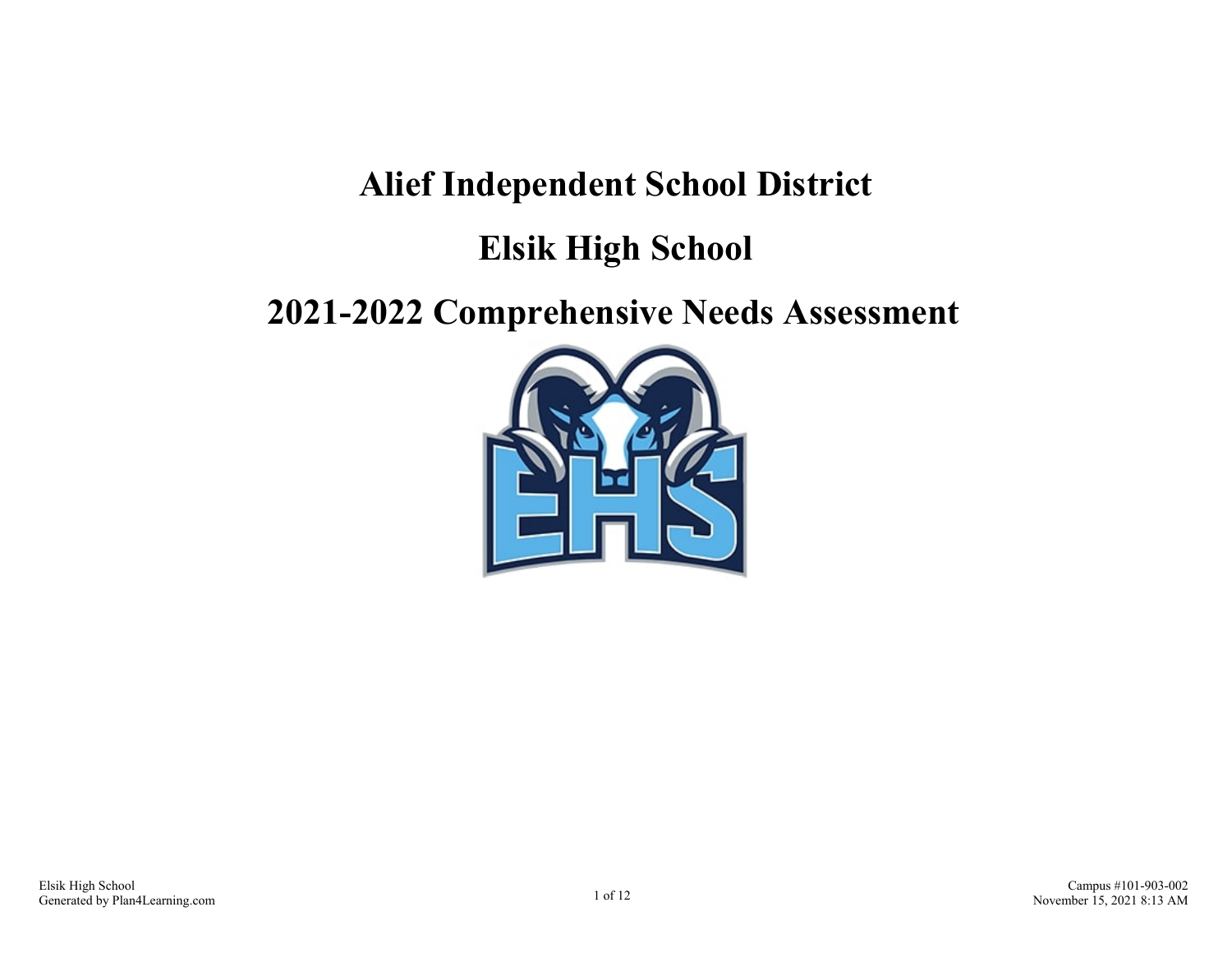# **Table of Contents**

| Comprehensive Needs Assessment |   |
|--------------------------------|---|
| Demographics                   |   |
| <b>Student Learning</b>        |   |
| School Processes & Programs    | 8 |
| Perceptions                    |   |
|                                |   |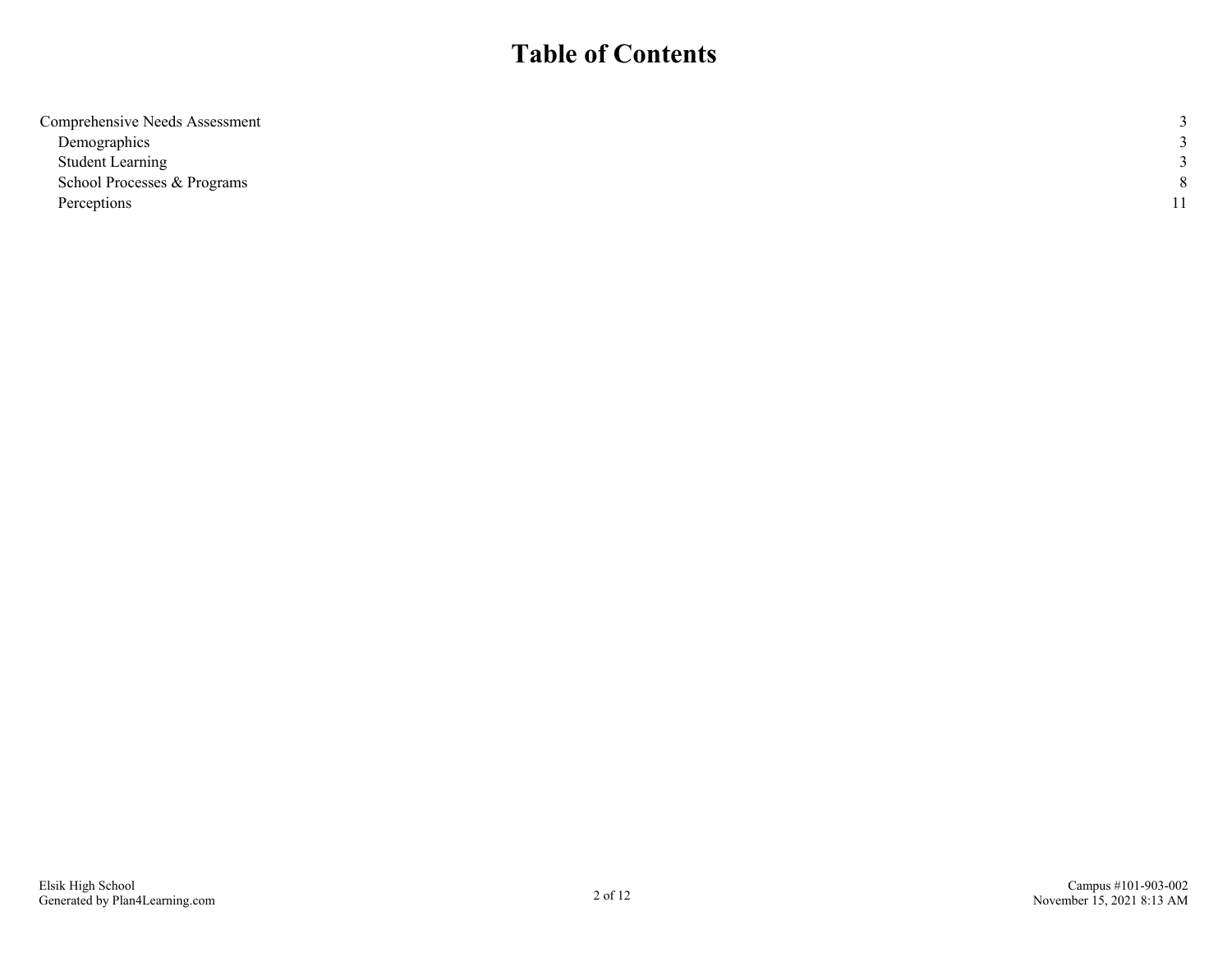# **Comprehensive Needs Assessment**

# <span id="page-2-0"></span>**Demographics**

### **Demographics Summary**

Elsik High School is a comprehensive high school located at 12601 High Star, Houston, TX 77072. The Elsik system is comprised of grades 9th - 12th. First-time ninth graders are housed at ENGC (Elsik Ninth Grade Center) and the main campus consists of grades 10th - 12th. The Elsik System serves approximately 4200 students who participate in many special programs such as academics, athletics, performing arts, fine arts and CTE.

#### **Demographics Strengths**

Elsik is a campus that recognizes and celebrates its many cultures ( 53% Hispanic, 34% African American, 10% Asian and 3% White).

#### **Problem Statements Identifying Demographics Needs**

Problem Statement 1: In relation to our Campus Comparison Group, Elsik has a mobility rate at 28.1 which is considerably higher than other campuses with similar demographics. **Root Cause:** Many of our students move due to special leases offered by many of the apartments in neighboring districts. Also, parental custody plays a role in students' living situations.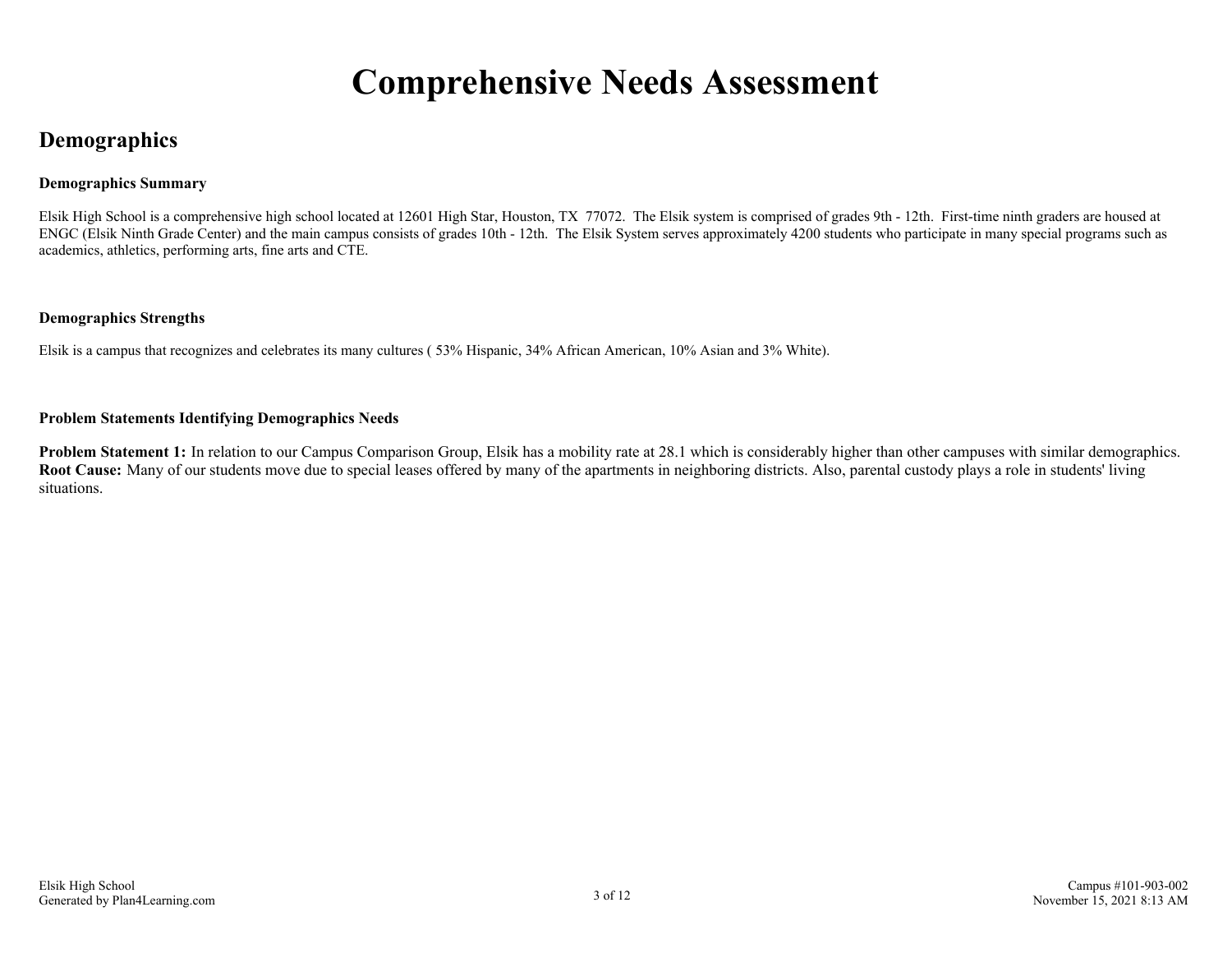# <span id="page-3-0"></span>**Student Learning**

#### **Student Learning Summary**

## **Math**

The focus of the Elsik Mathematics Department is to provide exceptional Mathematics Instruction in order to ensure our students are equipped with 21st century skills and a strong Mathematical Foundation for College and Career Readiness. We are devoted to implementing project based learning and technology into our classrooms. We have a culture of collaboration between teachers and students and believe that everyone can grow.

The focus on student achievement includes improving PSAT and SAT scores by continuing to use the 10/40 split approach and test taking strategies in our mathematics classrooms specifically for 10th and 11th grades. Although we do have a large number of re-testers for STAAR Algebra I, we have daily intervention classes and multiple opportunities for tutoring for these students. Five years ago we implemented Project Based Learning (PBL) in our mathematics classrooms and will continue to improve and strengthen the use of PBL's in the mathematics classrooms. We will use CCA and DCA data to continuously monitor student progress. Also, our teams work collaboratively during PLC and common planning periods in order to achieve this. Technology is being used in the Mathematics classrooms including Think Through Math, IXL, ALEKS, promethean boards, Personal Math Builder, and Schoology in conjunction with planning and PBLs. During Virtual learning we are committed to providing quality instruction with highly engaging activities.

## **English**

The Elsik High School English Department's mission is to produce better readers and writers that will be college and career ready by the time they leave Elsik High School. To that end, we provide English I & II EOC retesters and subpopulations with the needed classroom intervention to adequately support their academic success. Special Education students receive Accelerated Instruction using Study Island practice lessons in the Schoology Accelerated Instruction Course. Retesters receive intervention through small group pull outs and/or the Schoology English EOC Intervention course.

Our main focus will be improving student reading stamina by implementing a Reading/Writing Workshop model in all of the English II-IV classes and also instituting a Book Club component when classes resume face to face synchronous instruction. The District has also implemented a common curriculum across the district for 9<sup>th</sup>-12<sup>th</sup> grades using the McGraw Hill StudySync curriculum that provides common standards, anchor texts, strategies, scaffolds, and authentic projects while incorporating real life application of skills.

Academic progress will be reviewed using a Reading Diagnostic test, Benchmarks, CCAs and DCAs. Teachers, along with the English Specialist, will collaborate on campus during department PLC to determine what adjustments and resources are needed. English teachers will teach standardized test taking strategies in an effort to increase TSI passing rates and PSAT/SAT college ready standards. In addition, the English Department will promote the campus literacy initiative to provide students with 21<sup>st</sup> Century Skills by implementing Project Based Learning in all classrooms.

#### **Science**

The Elsik Science Department is committed to providing first line instruction that promotes the acquirement and improvement of 21<sup>st</sup> century learning skills for all of our students. We want to ensure that our students are college and career ready upon graduation. We strive to plan lessons with the intent to create environments that enforces real world applications, develop problem-solving skills and produce technology infused student products by utilizing Project Based Learning.

The Science Department relies on bell to bell instruction which includes First 10/Last 5 scaffolding exercises, virtual and hands on labs, small group learning, Schoology assignment extensions and various activities to create opportunities for student discourse. Providing access to classroom sets of electronic devices such as laptops, Ipads and tablets, the department is allowing students to utilize and enhance 21<sup>st</sup> century skills and increase the awareness of a technology driven world. We also continue to use DCA and CCA data to monitor and strengthen student achievement.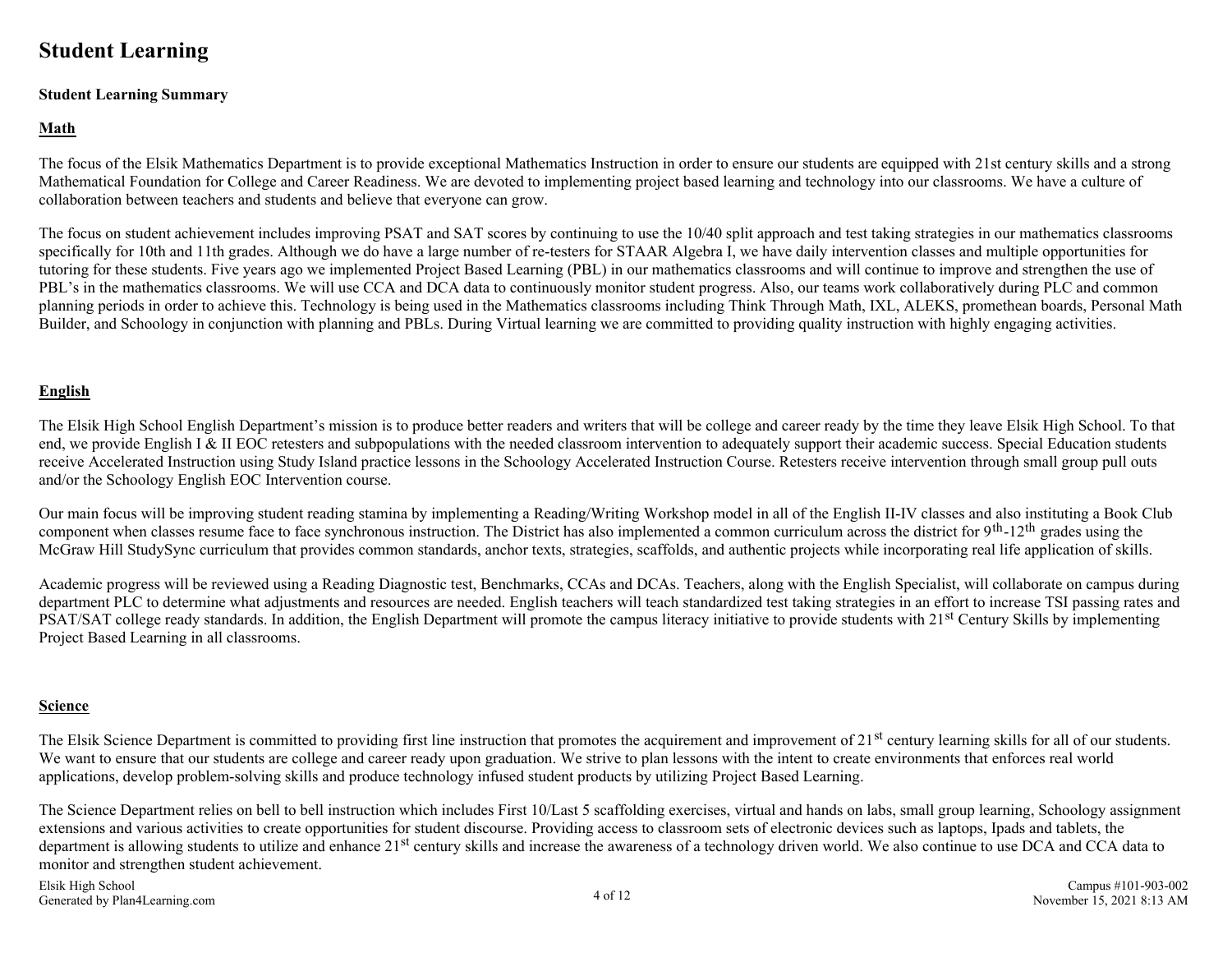In order to capture and close the gap in learning for our BIOL STAAR EOC re-testers, we have an intervention course, a Schoology resource group for remote learning and afterschool tutorials will be available to students during face to face learning.

#### **Social Studies**

The Elsik High School Social Studies Department mission is committed to helping students become productive and responsible citizens by guiding them to become critical thinkers, who are active in shaping their community and connecting them to the real world. Our subpopulations, advanced placement, and academic performance data represent the indicators that we use to assess our commitment to our mission.

In regards to our subpopulations, we exhibited growth in our Asian-American, ELL, Hispanic and White populations.We did have an increase in performance on our STAAR exam. Academic vocabulary, critical reading skills, contextualization, and analysis of the "big picture "are challenges for many students, especially for the ELL and SPED subpopulations. The use of higher-order questions, differentiated instruction, quality questioning techniques, and closure-objective alignment are areas of needed instructional growth. Students will be expected to grow from Approaches to Meets and Meets to Masters during the year. Academic progress will be reviewed using CCA's, DCA's and SLO artifacts.

There was an increase in academic performance with the Social Studies AP exams. The number of students scoring a three or higher increased from 2019 to 2020; the students still struggle with critical reading, writing, understanding how to use evidence in their free-response, and thinking skills necessary to be successful on the AP exam.

## **ESL**

The English as a Second Language Department collaborates with school stakeholders in order to improve content and academic language acquisition of English Language Learners.

Planning is one of the most important elements of instruction, so the department provides teachers with rosters that include academic and oral proficiency levels. This data assists them with incorporating comprehensible input strategies during instruction. Teachers, also, have an opportunity to attend campus and district trainings that emphasize best instructional practices for teaching English Language Learners. One of these trainings is Sheltered Instruction Observation Protocol (SIOP). Training is required for all ESOL and Sheltered English teachers, but it is open to all teachers. Those who need additional support after training may participate in the SIOP Coaching Cohort, which is sponsored by the District Second Language Education department. Teachers and coaches collaboratively plan using SIOP strategies.

Additionally, to ensure implementation of strategies within instruction, teachers are provided timely feedback regarding lesson plans and classroom observations. Academic progress is also monitored by reviewing DCA scores and growth writing portfolios. The department hopes these efforts will increase the English proficiency and overall academic achievement of students.

## **SPED**

Elsik Special Education Team works diligently to guide students in the adequate use of given tools to bridge the gap between their current performance and their potential elevated level of performance. One area of focus is to increase READ180 Lexile growth for each student in the program by 2 or more grade levels. There are currently 71/290 students receiving services through the READ180 Program. While focusing on Lexile growth, 80% of the students in the Read180 Program will meet or exceed growth goals by the end of the 2020-2021 school year.

Another focus for this year is to increase our Least Restrictive Environment (LRE) percentage for students in Self-Contained Programs. This will be attained by evaluating students' functional performance and overall educational needs to determine if they can be successful in a less restrictive environment, even if it is on a part-time basis. Elsik's self-contained population is currently 27% (79/290 students).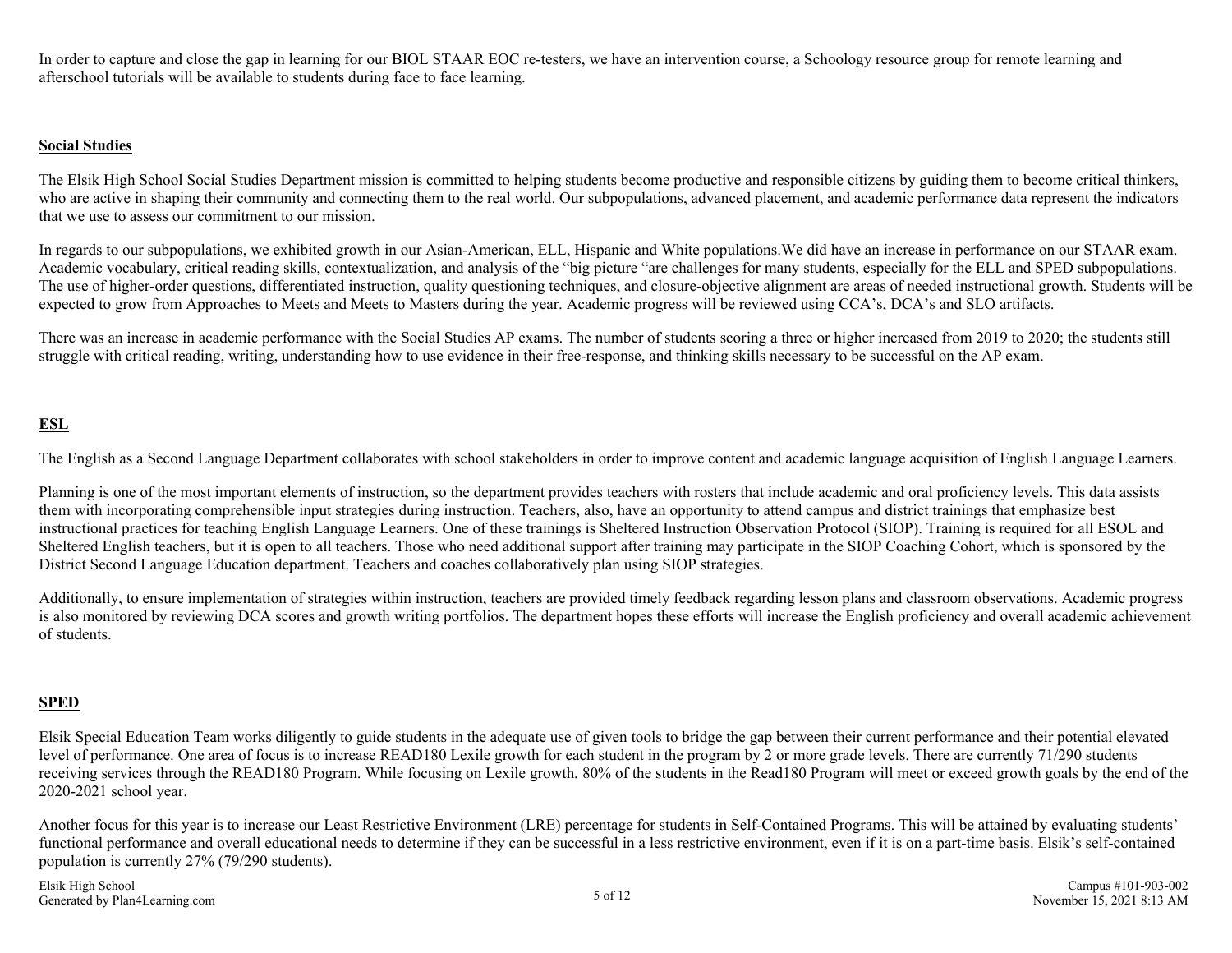#### **Student Learning Strengths**

#### **Math**

On STAAR EOC Algebra 1 in December 2019, 50% of students (Re-testers) were at approaches GL Standard or above. We have intervention classes during the school day (MMA for 10th grade, Algebraic Reasoning for our juniors and seniors) as well as offering after school tutorials for intervention as well as remediation and extra help with Math curriculum.

#### **English**

On the December 2019 administration of the STAAR English II EOC test, 53% of retesters scored at the Approaches level, while. 54% of our English I EOC retesters met the required passing score. STAAR EOC intervention is provided on all grade levels. In addition, RtI intervention is provided to English III and English IV retesters through Schoology, tutorials, and Specialist pull outs. On the College Board SAT test, 27% of Elsik students met the College Board English Reading and Writing Benchmark which identifies them as college ready.

#### **Science**

Pre-AP Chemistry students participated in various field investigations to display their knowledge of the scientific method and utilize 21st Century skills to create experiments and present their information at the Alief District Science Fair. Six of the nine teams that competed in the Alief District Science Fair qualified for the Science and Engineering Fair of Houston (Regional).

The implementation and use of Project Based Learning (PBL) activities in Science classrooms has had a positive effect on building students' ability to create, communicate, collaborate, and think critically. The implementation of various online learning tools to enhance student growth will be utilized during hybrid/remote and face to face learning.

#### **Social Studies**

For the Social Studies department instructional practices, the content teams meet weekly during planning periods to construct daily objectives and lesson plans aligned to the TEKS and the district is pacing guides. Content area teams meet on compressed scheduled Wednesdays during their PLC to analyze students' work and formative assessment data. Project-Based Learning is another focus for PLC as the teachers develop projects centered on driving questions and 21<sup>st</sup>?-?century learning skills. Project-based learning is a dynamic approach to teaching in which students explore real-world problems and challenges, simultaneously developing cross-curriculum skills while working in small collaborative groups. The department uses data to drive instructional practices. Teachers and students are engaged in data analysis and reflection. Teachers use DMAC data collected from both state and local assessments that are then used to make instructional decisions in lesson planning, future assessment, interventions, and remediation. Students will be able to reflect on their assessments by using data analysis for each unit/topic. The students will make their test corrections, do personal data reflection, and identify areas of strength, concern, and progress. Most missed items on local and district assessments routinely reappear on future assessments to check for on level improvement.

### **ESL**

English Language Learners, who were first-time testers, demonstrated growth for STAAR English English II and English II.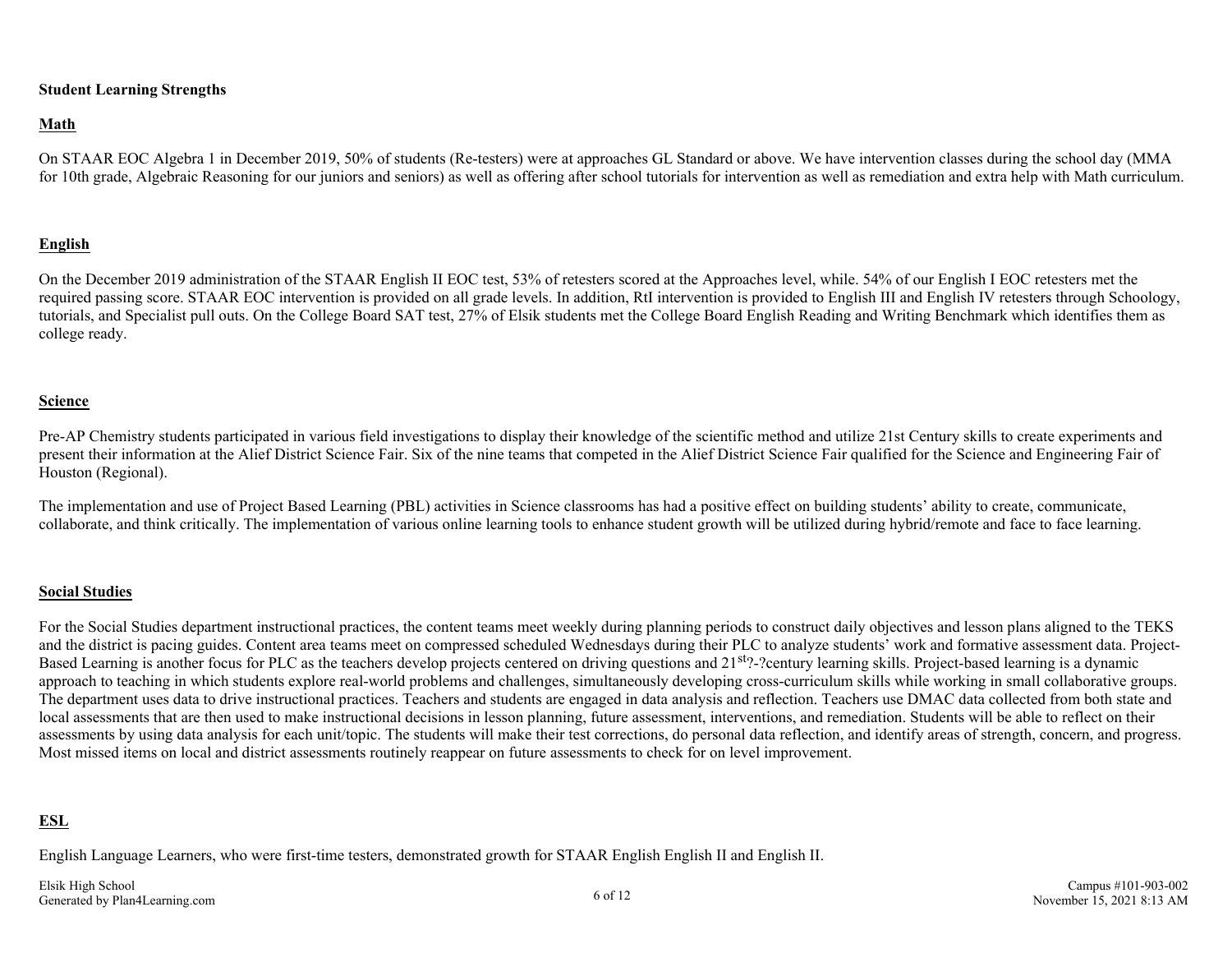## **SPED**

When compared to last school year, 8% of students in the Read180 program have exited and are currently receiving services through In Class Support in the General Education Classroom. This impacts our overall goal of increasing the percentage of students being educated in a less restrictive environment while providing them with extensive exposure to the same amount of grade level TEKS as their non-disabled peers.

### **Problem Statements Identifying Student Learning Needs**

**Problem Statement 1:** Math: 20% of our re-testers passed the Algebra 1 STAAR Exam on the December 2020 Exam. **Root Cause:** Learning Disabilities, Lack of student-teacher interventions due to pandemic and low attendance rates, Large Number of English Language Leaners

**Problem Statement 2:** Math: AP Calculus had a 3.33% passing rate and AP Statistics has a 6.15% passing rate on their respective exams. **Root Cause:** Instructional practices did not meet the rigor of the test. Online instruction did not match in-person instruction.

**Problem Statement 3:** Math: Last year our mean math score for Juniors on the school day SAT was a 463 while the state average was a 490. **Root Cause:** Vocabulary and wording of the test does not align with our TEKS.

**Problem Statement 4:** Math: 21% of our junior students met the Math Benchmark score (College Ready) on the school day SAT while 34% of the state met the Math Benchmark score. **Root Cause:** Vocabulary and wording of the test does not align with our TEKS.

**Problem Statement 5:** English: 13% of our English Language Learners re-testers passed the English II EOC at the Approaches level. **Root Cause:** Curriculum and program supports (interventions) may not be adequate for our schoolaEUs demographic which includes a large English Language Learner population.

**Problem Statement 6:** English: 50% of our English II EOC retesters scored at the Approaches level. **Root Cause:** Due to change in rigor of the state assessments, campus/district assessments may not provide reliable measures of student needs.

**Problem Statement 7:** English: 36% of Special Education students passed the English II EOC at the Approaches level. **Root Cause:** Students' Accelerated Instruction was implemented in pull-outs, and not embedded within classroom instruction.

**Problem Statement 8:** English: 46% of Elsik students met the College Board college ready standard. **Root Cause:** Students are not being exposed to instruction and/or materials that meet the rigor of the SAT test.

**Problem Statement 9:** Social Studies: The closing of the achievement gap has increased with the ELL and SPED populations **Root Cause:** Teachers use of instructional practices to differentiate learning.

**Problem Statement 10:** Social Studies: Differentiation instruction, academic vocabulary development and critical thinking in the classroom continue to be a challenge for the students. **Root Cause:** Teachers lack delivery of quality instruction utilizing effective instructional strategies in social studies. Also, the availability of professional development that aligns with instructional needs.

**Problem Statement 11:** Social Studies: The number of students scoring a one continues to be significant. The number of students scoring a three or higher significantly decreased from 2020 to 2021, the students still struggle with critical reading, writing, using evidence in the free response, historical thinking skills necessary to be successful on the AP exam. **Root Cause:** The availability of professional development that aligns with instructional needs and limited strategies to help make sense of the required historical thinking skills and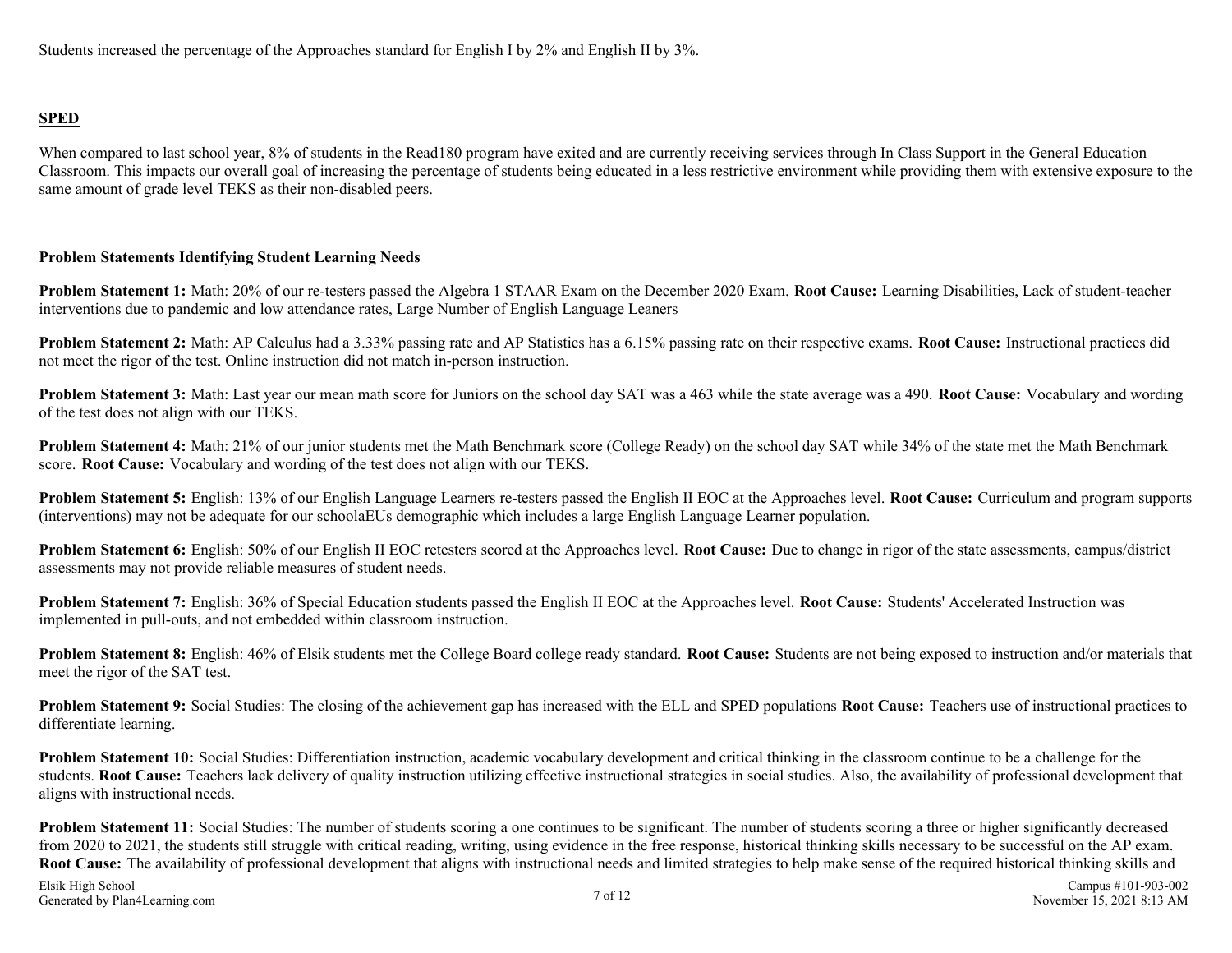writing practices.

**Problem Statement 12:** Social Studies: The use of higher-order questions, quality questioning techniques, and closure-objective alignment are areas of needed instructional growth. **Root Cause:** The teachers understanding how to deconstruct the TEKS and social studies skills to plan the course unit and assessment for the students.

**Problem Statement 13:** Social Studies: 52% of our English Language Learners and 47% of our Special Education testers met the approaches benchmark for U.S. History EOC during the Spring 2021 administration. **Root Cause:** Limited English Proficiency of Academic Vocabulary, High Yield Instructional Strategies, Differentiation, Poor Classroom Attendance. Teachers lack instructional practices that utilize rigor, inferences of a stimulus, historical thinking skills, use of primary sources, and reading comprehension.

**Problem Statement 14:** ESL: 15% of all English Language Learners met the approaches benchmark for English I EOC during the Spring 2019 administration. **Root Cause:** Limited English Proficiency of Academic Vocabulary, Poor Classroom and Tutorial Attendance

**Problem Statement 15:** ESL: 17% of all English Language Learners met the approaches benchmark for English II EOC during the Spring 2019 administration. **Root Cause:** Limited English Proficiency of Academic Vocabulary, Poor Classroom and Tutorial Attendance

**Problem Statement 16:** ESL: 31% of English Language Learners advanced one composite level on TELPAS 2019 administration. **Root Cause:** Limited English Proficiency of academic vocabulary, poor classroom and tutorial attendance

**Problem Statement 17:** SPED: 16% (13/81) of our READ180 students is one grade level behind, the rest are 2 to or more grade levels behind. **Root Cause:** learning disabilities.

**Problem Statement 18:** SPED: 34% (80/233) of SpEd population is in a self-contained setting. **Root Cause:** learning disabilities & intensive behavior support is needed

**Problem Statement 19:** Science: 64% of LEP students did not meet standard on the 2021 May STAAR Biology EOC. **Root Cause:** Language Barriers, Lack of Academic vocabulary, Interruption in learning platform due to COVID-19 pandemic

**Problem Statement 20:** Science: The number of students scoring a 1 on all AP science exams continues to be significant. **Root Cause:** Instructional practices do not meet the rigor of the exam; lack of content specific professional development that aligns with instructional needs.

**Problem Statement 21:** Science: 20% of all retested students scored at the "Approaches" level on the 2021 May 2021 STAAR Biology EOC. **Root Cause:** Language Barriers, Did not take advantage of the online tutorial platform, Interruption in learning platform due to COVID-19 pandemic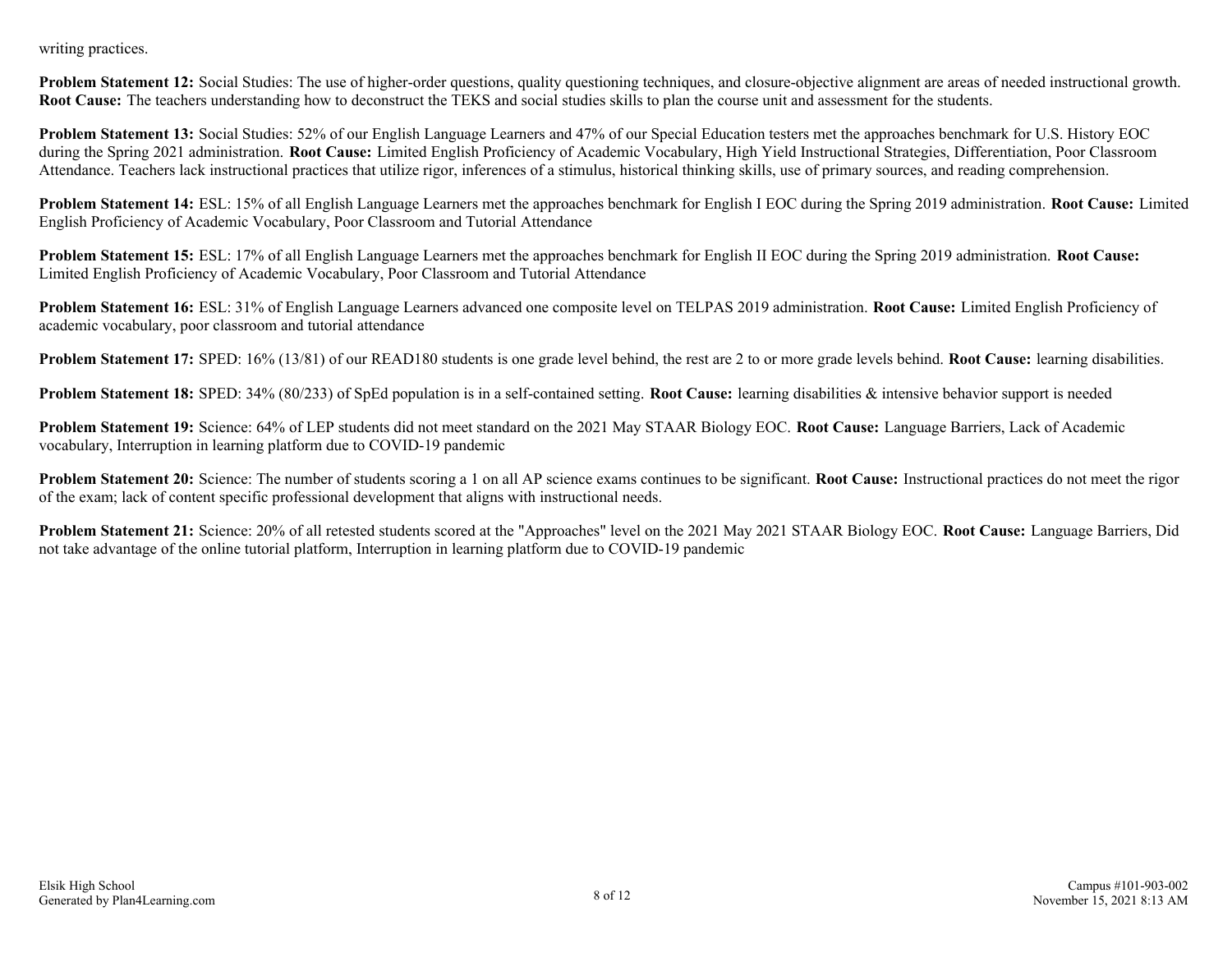# <span id="page-8-0"></span>**School Processes & Programs**

#### **School Processes & Programs Summary**

#### **Instructional & Curricular**

Elsik offers academic support for students at all levels. On-level, Pre-Advanced Placement (Pre-AP), Advanced Placement (AP) and Dual-Credit courses are available to our students based on level of academic performance. Our on-level courses are aligned with the Texas Essential Knowledge and Skills (TEKS) standards; AP courses align to the College Board's Advanced Placement standards and Dual Credit courses meet the Texas Education Higher Education Coordinating Board standards. Curriculum for all classes are written by district Content Coordinators, Content Area Specialists and Master Teachers. The district provides pacing guides which are centrally designed curriculum maps to all campuses. The pacing guides are distributed in hard copy format to campuses and shared electronically in the district's internal learning management system.

Elsik faculty and staff use data from a variety of sources to drive instruction and improve student performance. Data comes from the End-of-Course (EOC) exams, AP tests, Preliminary Scholastic Aptitude Tests (PSAT), Scholastic Aptitude Tests (SAT), the Texas English Language Proficiency Assessment System (TELPAS) and course success rates.

#### **Personnel**

At Elsik, our culture is characterized by collaboration and a sense of community among all stakeholders. In addition, teachers collaborate in Professional Learning Communities (PLC) to focus on the learning of each student. Our PLCs are guided by a clear and compelling vision of what we must become in order to help all of our students.

There is district and campus-wide professional development for teachers/staff who are novice or seasoned in the field to support their continued growth and address any deficiencies. Staff also participates in local regional, state and national professional development in an effort to enhance their skills.

#### **Organizational & Administrative**

We strive to provide an effective learning environment which maintains and communicates to all stakeholders a purpose and direction for continuous improvement. We are committed to high expectations for all students. There is a sense of shared values and beliefs about teaching and learning at the school. At the core of our values, is how we as a school community build meaningful relationships while engaging in meaningful work. We believe how much you know does not matter, if time is not dedicated to showing others that you truly care about them.

In an effort to sustain our mission, vision, values and beliefs, we will continue to work collaboratively to ensure that our students are ready to compete in the 21st century. This starts with constant communication and reflection of best practices. We must remember that there is a positive correlation between meaningful relationships and meaningful work. We have to continue to expose our students to those opportunities that will help them to make a connection between classroom learning and real-life applications. we will forge ahead partnering with all stakeholders to impact student achievement, evaluating effectiveness of current programs, making data-driven decisions to guide instruction and investing in the professional growth of our educators.

#### **School Processes & Programs Strengths**

#### **Instructional & Curricular**

Our curricular framework is created by district content coordinators in collaboration with writing teams, including campus specialists and master teachers. The curriculum is TEKS aligned. The district pacing guides are created for all subjects and are available online. We use various strategies to release the learning to students which includes but is not limited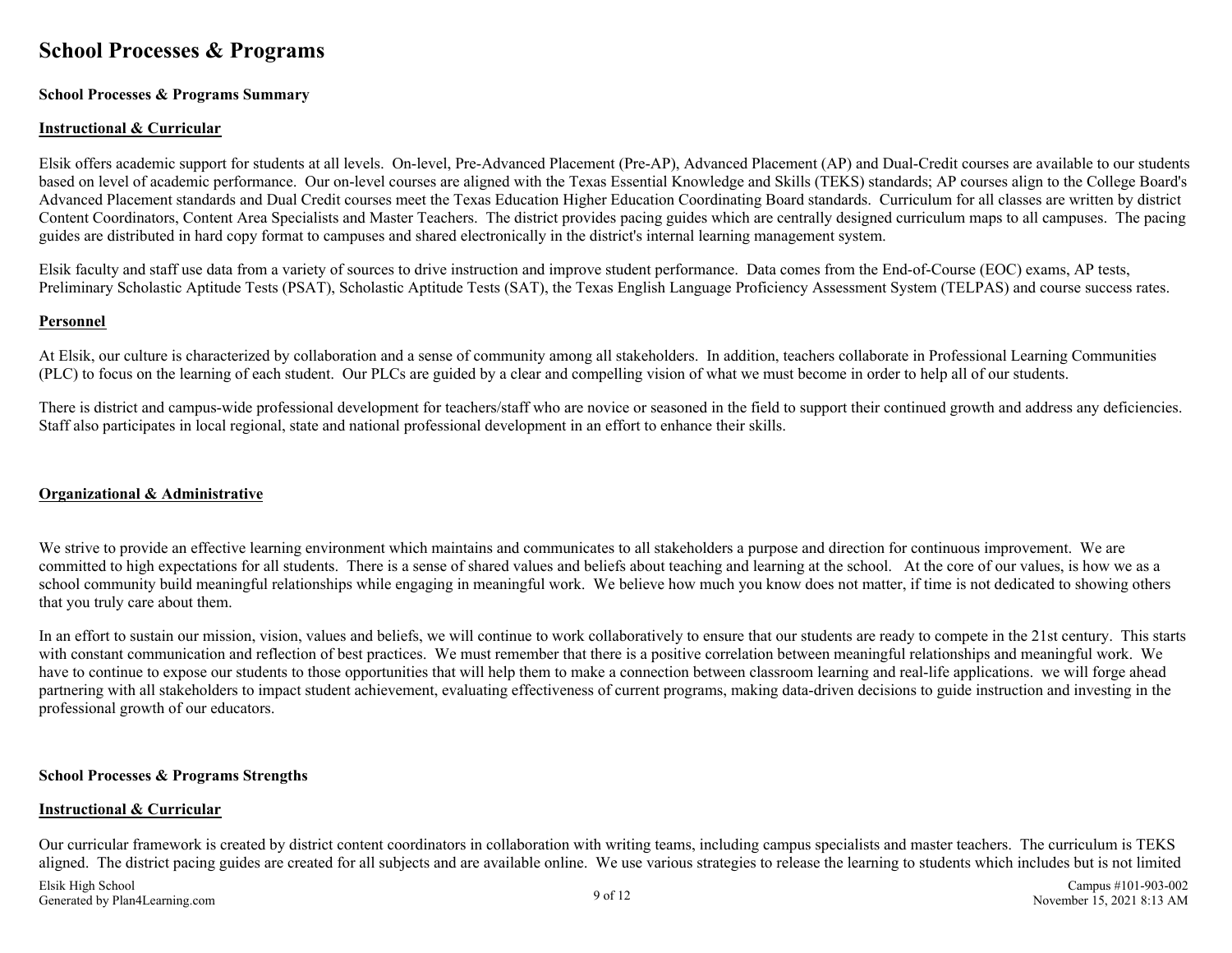to workshop model, inquiry and exploratory learning.

We utilize weekly PLC meetings for all teams and departmental horizontal planning. District content coordinators work with our elective teachers in monthly vertical alignment meetings. District content coordinators also meet throughout the year to vertically align Advance Placement coursework.

Assessments are used as formative and summative measures. Teams and Departments use CCAs and DCAs throughout the year. The campus expectation is that there are at least 3 major, 3 minor and 3 other types of assessments per 9-weeks grading cycle.

#### **Personnel**

We are performing at a high standard, when it comes to implementing policies and practices that clearly and directly support our school's purpose and direction and the effective operation of our school.

There are district and campus policies and procedures in place to guide the professional development of our staff. Teachers in years 1 through 3 of service in the district are provided with a prescriptive plan for professional growth. The district has a prescriptive plan called Alief U. Some of the trainings that take place in Alief U for Year 1 Teachers include digital learning, teaching English Language Learners and classroom management. For Alief U Year 2 teachers, training sessions focus on action based learning, corrections and interactions and thinking maps. Alief U Year 3 teachers dive into professional development that focuses on technology, meaningful relationships and increasing student engagement. All of these sessions are in addition to the trainings that teachers take to increase their content knowledge.

In addition to district-wide training for Year 1 teachers, Elsik has a New Teachers' Academy that meets once a month to offer support to teachers in many areas such as lesson design, classroom management, technology, instructional practices and quality questioning to support their confidence and growth. These teachers also participate in a book study, conduct classroom observation of other teachers, including their mentors. A powerful component to the new teachers' training is the video recordings of their instruction to help them reflect on their practices. We also have a Year 2 and Year 3 Teacher Academy that meet throughout the year for added support and guidance.

There is campus-wide professional development for teachers that addresses the areas of technology, instructional practices, policies, procedures, PLC and teambuilding.

We participate in job fairs and support several Alternative Certification Programs.

#### **Organizational & Administrative**

Elsik has a strong commitment to instructional practices that include active student engagement, a focus on depth of understanding, and the application of knowledge and skills. For the past four years, we have committed to improving and strengthening literacy across the curriculum. It is through our literacy initiative that we will:

- Transform to a college and career readiness culture
- Develop better readers, writers, thinkers and communicators
- Increase rigor, engagement and discourse in all classes
- Increase collaboration in Professional Development Communities (PLC)
- Create relevant lesson plans which includes project-based learning
- Increase scores on all state/district/campus tests
- Increase the number of students applying for colleges
- Increase the number of students applying for scholarships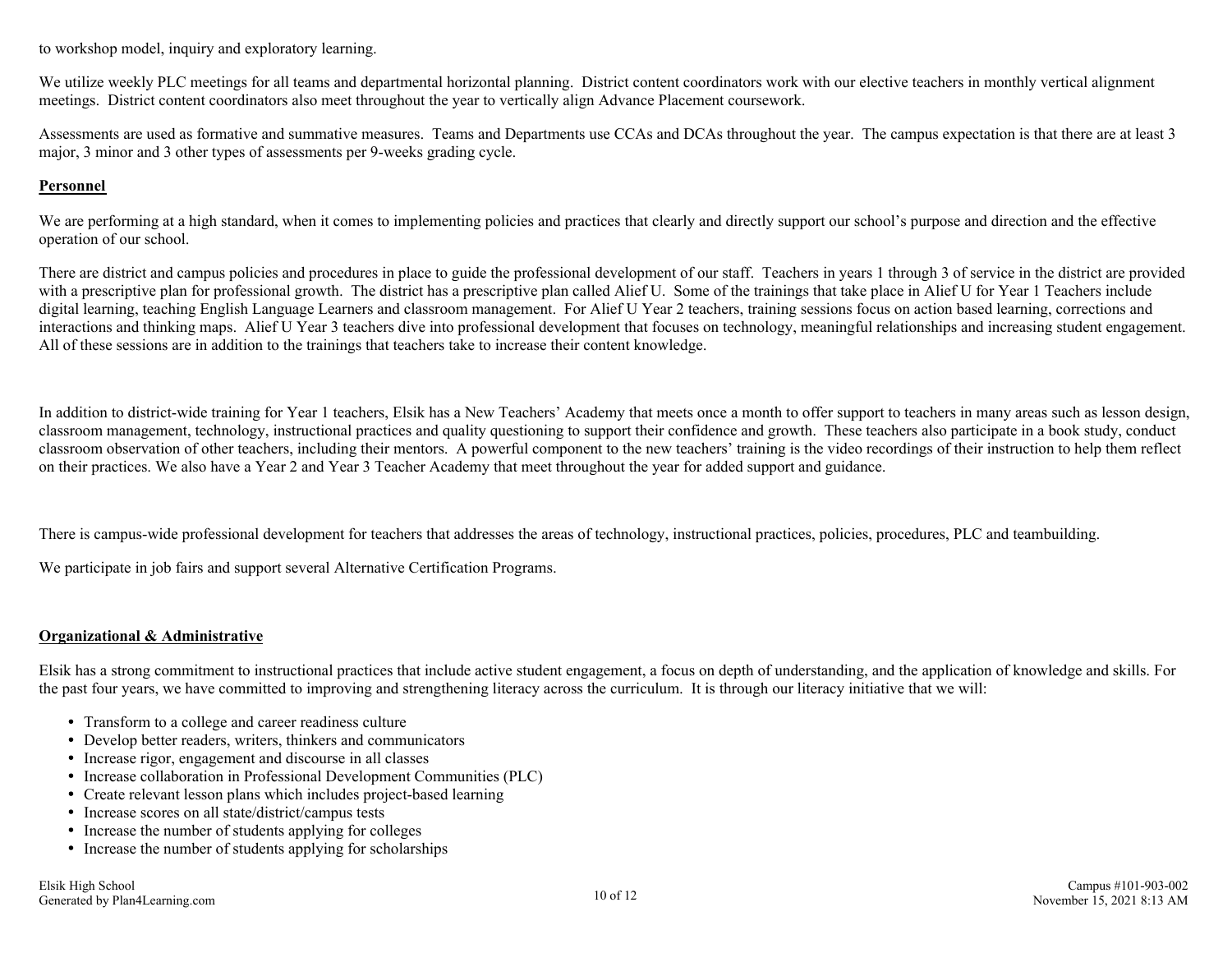### **Problem Statements Identifying School Processes & Programs Needs**

**Problem Statement 1:** Class needs to be more student-centered. **Root Cause:** Some teachers are afraid to release learning to students.

**Problem Statement 2:** There is a need to build leadership capacity amongst the staff. **Root Cause:** Some staff may doubt their own abilities and/or talents; they are afraid to lead others.

**Problem Statement 3:** There has to be an increased focus on best instructional strategies such as questioning techniques, academic vocabulary, discourse and collaboration. **Root Cause:** Some teachers may lack the skills/knowledge to meet the instructional needs of students; more professional development is needed for this area of concern.

**Problem Statement 4:** We strive for a 100% Highly Qualified staff at Elsik; however, sometimes this expectation becomes challenging. **Root Cause:** For specialized classes and critical areas of shortage such as Discovery Learning Center, it's difficult to find teachers who are certified in multiple areas and/or have the skill set needed to meet the request. Also, in English, we had a teacher who was promoted close to the start of the school year and Science continues to be an area of concern for us with recruitment due science composite certification needed.

**Problem Statement 5:** Ensuring that all students are college and career ready before leaving Elsik. **Root Cause:** Some students lack the prerequisite skills needed before a deeper dive can happen in some content areas.